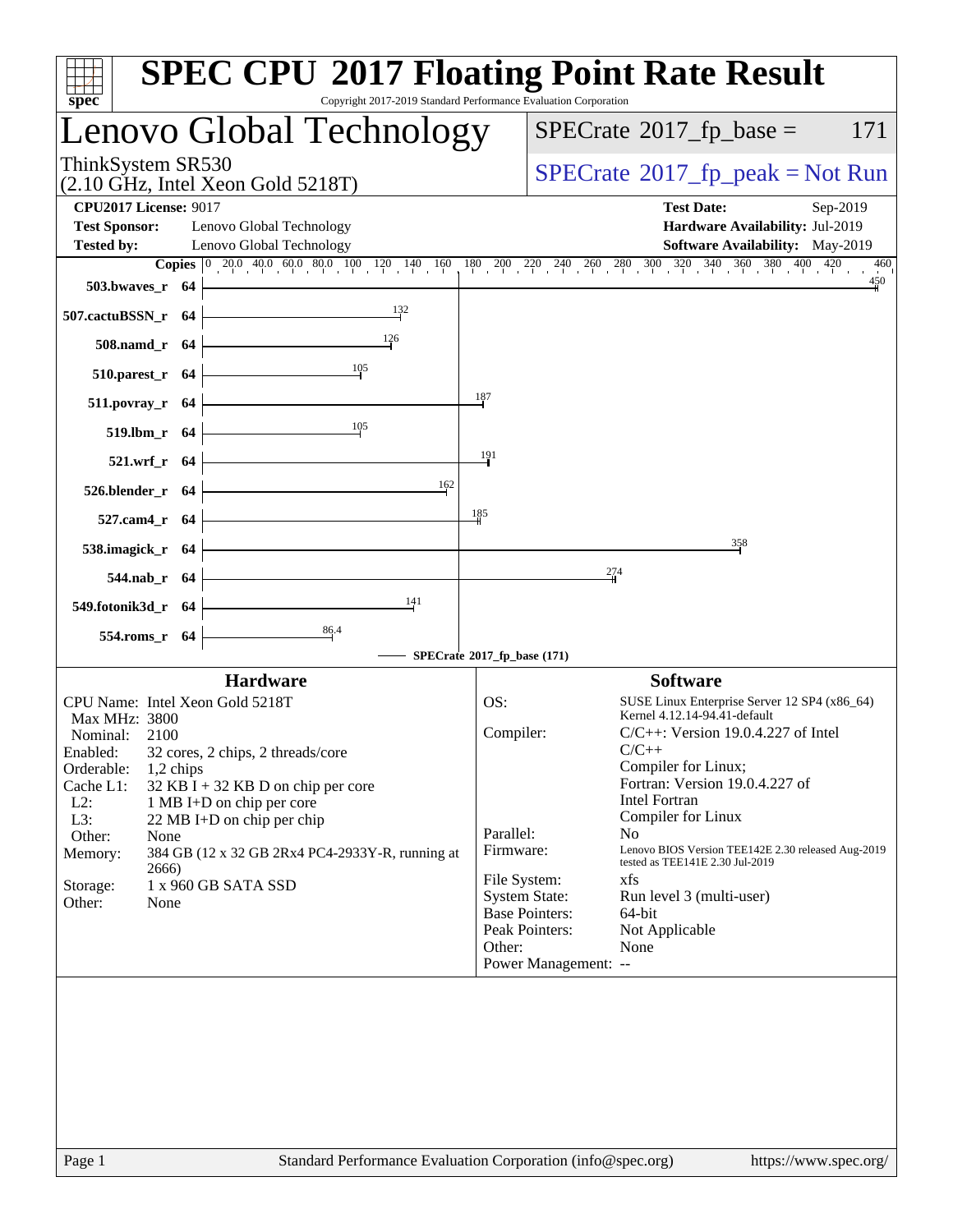

## Lenovo Global Technology

 $SPECTate$ <sup>®</sup>[2017\\_fp\\_base =](http://www.spec.org/auto/cpu2017/Docs/result-fields.html#SPECrate2017fpbase) 171

(2.10 GHz, Intel Xeon Gold 5218T)

 $SPECTate@2017_fp\_peak = Not Run$ 

**[Test Sponsor:](http://www.spec.org/auto/cpu2017/Docs/result-fields.html#TestSponsor)** Lenovo Global Technology **[Hardware Availability:](http://www.spec.org/auto/cpu2017/Docs/result-fields.html#HardwareAvailability)** Jul-2019 **[Tested by:](http://www.spec.org/auto/cpu2017/Docs/result-fields.html#Testedby)** Lenovo Global Technology **[Software Availability:](http://www.spec.org/auto/cpu2017/Docs/result-fields.html#SoftwareAvailability)** May-2019

**[CPU2017 License:](http://www.spec.org/auto/cpu2017/Docs/result-fields.html#CPU2017License)** 9017 **[Test Date:](http://www.spec.org/auto/cpu2017/Docs/result-fields.html#TestDate)** Sep-2019

#### **[Results Table](http://www.spec.org/auto/cpu2017/Docs/result-fields.html#ResultsTable)**

|                                        |               |                | <b>Base</b>    |                |            |                | <b>Peak</b> |               |                |              |                |              |                |              |
|----------------------------------------|---------------|----------------|----------------|----------------|------------|----------------|-------------|---------------|----------------|--------------|----------------|--------------|----------------|--------------|
| <b>Benchmark</b>                       | <b>Copies</b> | <b>Seconds</b> | Ratio          | <b>Seconds</b> | Ratio      | <b>Seconds</b> | Ratio       | <b>Copies</b> | <b>Seconds</b> | <b>Ratio</b> | <b>Seconds</b> | <b>Ratio</b> | <b>Seconds</b> | <b>Ratio</b> |
| 503.bwayes r                           | 64            | 1432           | 448            | 1426           | 450        | 1427           | 450         |               |                |              |                |              |                |              |
| 507.cactuBSSN r                        | 64            | 614            | 132            | 614            | 132        | 614            | 132         |               |                |              |                |              |                |              |
| 508.namd_r                             | 64            | 485            | 125            | 484            | <u>126</u> | 484            | 126         |               |                |              |                |              |                |              |
| 510.parest_r                           | 64            | 1588           | 105            | 1596           | 105        | 1595           | <b>105</b>  |               |                |              |                |              |                |              |
| 511.povray_r                           | 64            | <u>799</u>     | <b>187</b>     | 800            | 187        | 799            | 187         |               |                |              |                |              |                |              |
| 519.lbm r                              | 64            | 643            | <b>105</b>     | 643            | 105        | 644            | 105         |               |                |              |                |              |                |              |
| $521$ .wrf r                           | 64            | 750            | 191            | 752            | <u>191</u> | 756            | 190         |               |                |              |                |              |                |              |
| 526.blender r                          | 64            | 600            | <u>162</u>     | 600            | 163        | 601            | 162         |               |                |              |                |              |                |              |
| $527$ .cam $4r$                        | 64            | 606            | 185            | 611            | 183        | 606            | 185         |               |                |              |                |              |                |              |
| 538.imagick_r                          | 64            | 445            | 358            | 444            | 359        | 445            | 358         |               |                |              |                |              |                |              |
| $544$ .nab_r                           | 64            | 394            | 273            | 392            | 275        | 392            | 274         |               |                |              |                |              |                |              |
| 549.fotonik3d r                        | 64            | 1773           | 141            | 1773           | 141        | 1775           | 140         |               |                |              |                |              |                |              |
| $554$ .roms_r                          | 64            | 1178           | 86.4           | 1175           | 86.5       | 1181           | 86.1        |               |                |              |                |              |                |              |
| $SPECrate$ <sup>®</sup> 2017_fp_base = |               |                | 171            |                |            |                |             |               |                |              |                |              |                |              |
| $SPECrate^{\circ}2017$ fp peak =       |               |                | <b>Not Run</b> |                |            |                |             |               |                |              |                |              |                |              |

Results appear in the [order in which they were run.](http://www.spec.org/auto/cpu2017/Docs/result-fields.html#RunOrder) Bold underlined text [indicates a median measurement.](http://www.spec.org/auto/cpu2017/Docs/result-fields.html#Median)

#### **[Submit Notes](http://www.spec.org/auto/cpu2017/Docs/result-fields.html#SubmitNotes)**

 The numactl mechanism was used to bind copies to processors. The config file option 'submit' was used to generate numactl commands to bind each copy to a specific processor. For details, please see the config file.

### **[Operating System Notes](http://www.spec.org/auto/cpu2017/Docs/result-fields.html#OperatingSystemNotes)**

Stack size set to unlimited using "ulimit -s unlimited"

### **[General Notes](http://www.spec.org/auto/cpu2017/Docs/result-fields.html#GeneralNotes)**

Environment variables set by runcpu before the start of the run: LD\_LIBRARY\_PATH = "/home/cpu2017-1.0.5-ic19.0u4/lib/intel64"

 Binaries compiled on a system with 1x Intel Core i9-799X CPU + 32GB RAM memory using Redhat Enterprise Linux 7.5 Transparent Huge Pages enabled by default Prior to runcpu invocation Filesystem page cache synced and cleared with: sync; echo 3> /proc/sys/vm/drop\_caches runcpu command invoked through numactl i.e.: numactl --interleave=all runcpu <etc> NA: The test sponsor attests, as of date of publication, that CVE-2017-5754 (Meltdown) is mitigated in the system as tested and documented.

**(Continued on next page)**

| Page 2 | Standard Performance Evaluation Corporation (info@spec.org) | https://www.spec.org/ |
|--------|-------------------------------------------------------------|-----------------------|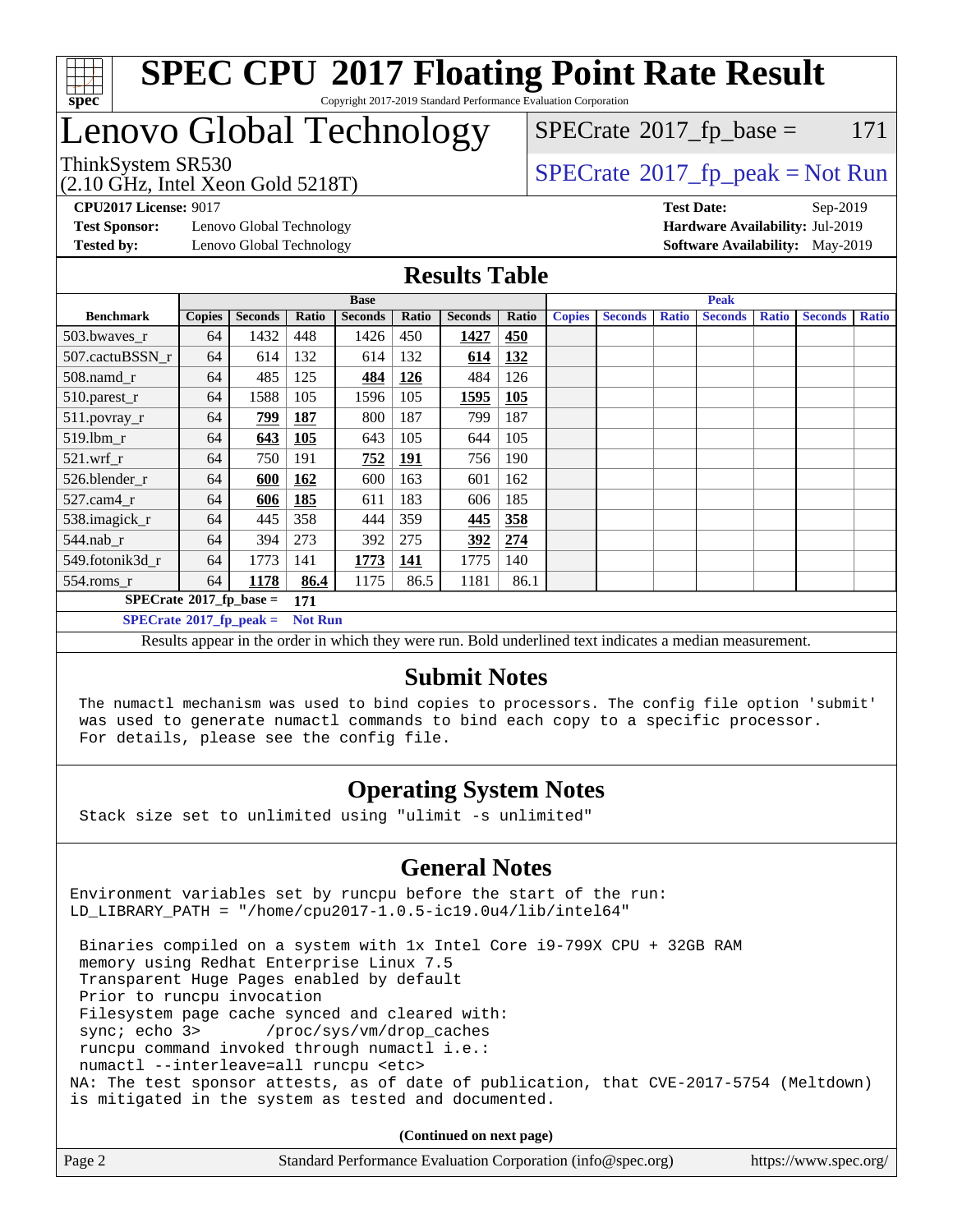

# **[SPEC CPU](http://www.spec.org/auto/cpu2017/Docs/result-fields.html#SPECCPU2017FloatingPointRateResult)[2017 Floating Point Rate Result](http://www.spec.org/auto/cpu2017/Docs/result-fields.html#SPECCPU2017FloatingPointRateResult)**

Copyright 2017-2019 Standard Performance Evaluation Corporation

### Lenovo Global Technology

 $SPECTate@2017_fp\_base = 171$ 

(2.10 GHz, Intel Xeon Gold 5218T)

ThinkSystem SR530<br>  $SPECTA = Not Run$ <br>  $SPECTA = Not Run$ 

**[Test Sponsor:](http://www.spec.org/auto/cpu2017/Docs/result-fields.html#TestSponsor)** Lenovo Global Technology **[Hardware Availability:](http://www.spec.org/auto/cpu2017/Docs/result-fields.html#HardwareAvailability)** Jul-2019 **[Tested by:](http://www.spec.org/auto/cpu2017/Docs/result-fields.html#Testedby)** Lenovo Global Technology **[Software Availability:](http://www.spec.org/auto/cpu2017/Docs/result-fields.html#SoftwareAvailability)** May-2019

**[CPU2017 License:](http://www.spec.org/auto/cpu2017/Docs/result-fields.html#CPU2017License)** 9017 **[Test Date:](http://www.spec.org/auto/cpu2017/Docs/result-fields.html#TestDate)** Sep-2019

### **[General Notes \(Continued\)](http://www.spec.org/auto/cpu2017/Docs/result-fields.html#GeneralNotes)**

Yes: The test sponsor attests, as of date of publication, that CVE-2017-5753 (Spectre variant 1) is mitigated in the system as tested and documented. Yes: The test sponsor attests, as of date of publication, that CVE-2017-5715 (Spectre variant 2) is mitigated in the system as tested and documented. Yes: The test sponsor attests, as of date of publication, that CVE-2018-3640 (Spectre variant 3a) is mitigated in the system as tested and documented. Yes: The test sponsor attests, as of date of publication, that CVE-2018-3639 (Spectre variant 4) is mitigated in the system as tested and documented.

### **[Platform Notes](http://www.spec.org/auto/cpu2017/Docs/result-fields.html#PlatformNotes)**

Page 3 Standard Performance Evaluation Corporation [\(info@spec.org\)](mailto:info@spec.org) <https://www.spec.org/> BIOS configuration: Choose Operating Mode set to Maximum Performance Choose Operating Mode set to Custom Mode MONITOR/MWAIT set to Enable SNC set to Enable LLC dead line alloc set to Disable Sysinfo program /home/cpu2017-1.0.5-ic19.0u4/bin/sysinfo Rev: r5974 of 2018-05-19 9bcde8f2999c33d61f64985e45859ea9 running on linux-yjm3 Wed Sep 18 14:49:04 2019 SUT (System Under Test) info as seen by some common utilities. For more information on this section, see <https://www.spec.org/cpu2017/Docs/config.html#sysinfo> From /proc/cpuinfo model name : Intel(R) Xeon(R) Gold 5218T CPU @ 2.10GHz 2 "physical id"s (chips) 64 "processors" cores, siblings (Caution: counting these is hw and system dependent. The following excerpts from /proc/cpuinfo might not be reliable. Use with caution.) cpu cores : 16 siblings : 32 physical 0: cores 0 1 2 3 4 5 6 7 8 9 10 11 12 13 14 15 physical 1: cores 0 1 2 3 4 5 6 7 8 9 10 11 12 13 14 15 From lscpu: Architecture: x86\_64 CPU op-mode(s): 32-bit, 64-bit Little Endian  $CPU(s):$  64 On-line CPU(s) list: 0-63 Thread(s) per core: 2 Core(s) per socket: 16 Socket(s): 2 NUMA node(s): 4 **(Continued on next page)**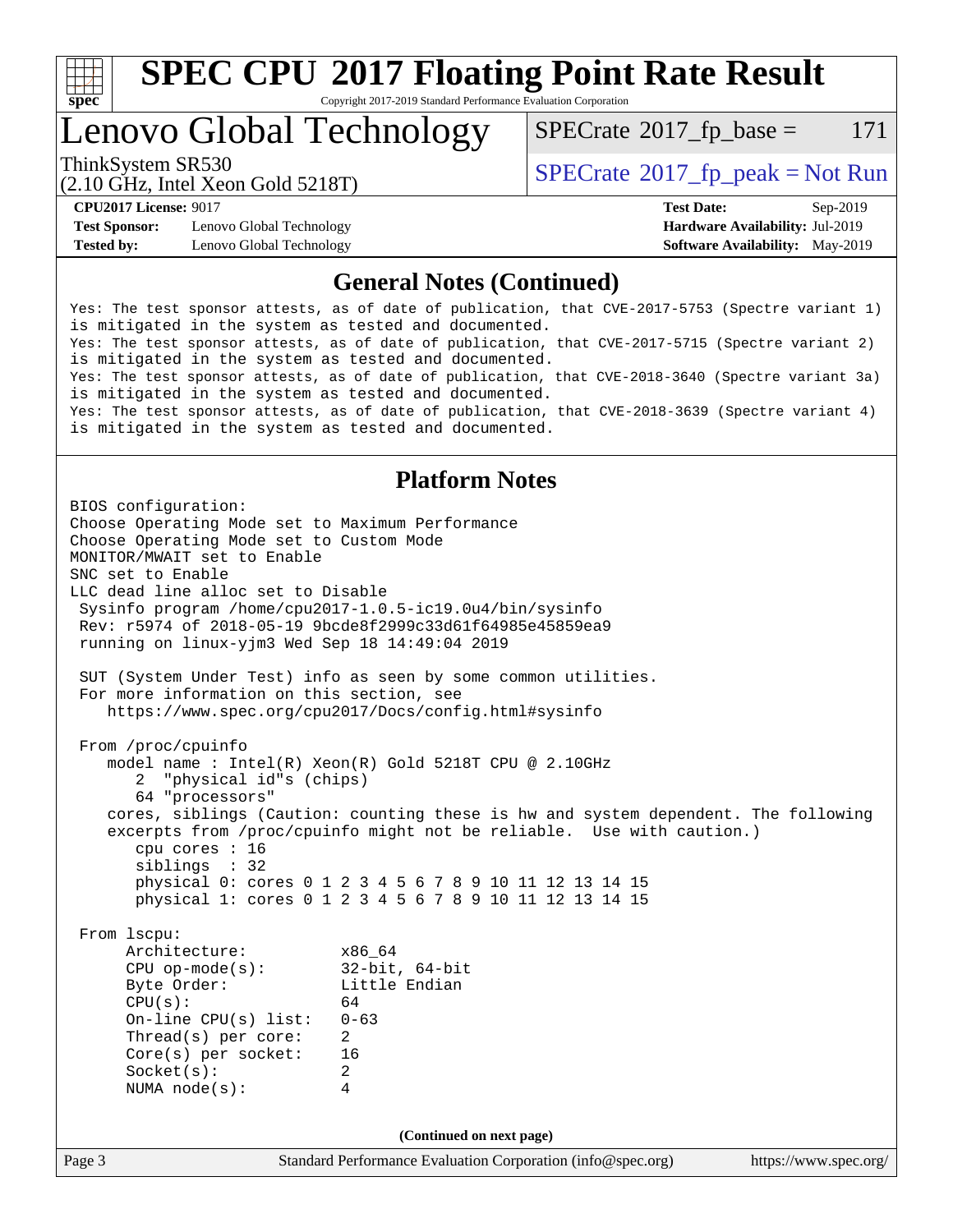

# **[SPEC CPU](http://www.spec.org/auto/cpu2017/Docs/result-fields.html#SPECCPU2017FloatingPointRateResult)[2017 Floating Point Rate Result](http://www.spec.org/auto/cpu2017/Docs/result-fields.html#SPECCPU2017FloatingPointRateResult)**

Copyright 2017-2019 Standard Performance Evaluation Corporation

### Lenovo Global Technology

 $SPECTate$ <sup>®</sup>[2017\\_fp\\_base =](http://www.spec.org/auto/cpu2017/Docs/result-fields.html#SPECrate2017fpbase) 171

(2.10 GHz, Intel Xeon Gold 5218T)

ThinkSystem SR530<br>  $\begin{array}{c}\n\text{SPECrate} \textcircled{2017\_fp\_peak} = \text{Not Run} \\
\text{SPECrate} \textcircled{2017\_fp\_peak} = \text{Not Run} \\
\end{array}$  $\begin{array}{c}\n\text{SPECrate} \textcircled{2017\_fp\_peak} = \text{Not Run} \\
\text{SPECrate} \textcircled{2017\_fp\_peak} = \text{Not Run} \\
\end{array}$  $\begin{array}{c}\n\text{SPECrate} \textcircled{2017\_fp\_peak} = \text{Not Run} \\
\text{SPECrate} \textcircled{2017\_fp\_peak} = \text{Not Run} \\
\end{array}$ 

**[CPU2017 License:](http://www.spec.org/auto/cpu2017/Docs/result-fields.html#CPU2017License)** 9017 **[Test Date:](http://www.spec.org/auto/cpu2017/Docs/result-fields.html#TestDate)** Sep-2019

**[Test Sponsor:](http://www.spec.org/auto/cpu2017/Docs/result-fields.html#TestSponsor)** Lenovo Global Technology **[Hardware Availability:](http://www.spec.org/auto/cpu2017/Docs/result-fields.html#HardwareAvailability)** Jul-2019 **[Tested by:](http://www.spec.org/auto/cpu2017/Docs/result-fields.html#Testedby)** Lenovo Global Technology **[Software Availability:](http://www.spec.org/auto/cpu2017/Docs/result-fields.html#SoftwareAvailability)** May-2019

#### **[Platform Notes \(Continued\)](http://www.spec.org/auto/cpu2017/Docs/result-fields.html#PlatformNotes)**

| Vendor ID:                                     | GenuineIntel                                                                         |
|------------------------------------------------|--------------------------------------------------------------------------------------|
| CPU family:                                    | 6                                                                                    |
| Model:                                         | 85                                                                                   |
| Model name:                                    | Intel(R) Xeon(R) Gold 5218T CPU @ 2.10GHz                                            |
| Stepping:                                      | $7\overline{ }$                                                                      |
| CPU MHz:                                       | 2100.000                                                                             |
| $CPU$ max $MHz$ :                              | 3800.0000                                                                            |
| CPU min MHz:                                   | 1000.0000                                                                            |
| BogoMIPS:                                      | 4200.00                                                                              |
| Virtualization:                                | $VT - x$                                                                             |
| L1d cache:                                     | 32K                                                                                  |
| Lli cache:                                     | 32K                                                                                  |
| L2 cache:                                      | 1024K                                                                                |
| $L3$ cache:                                    | 22528K                                                                               |
| NUMA node0 $CPU(s):$ $0-3, 8-11, 32-35, 40-43$ |                                                                                      |
|                                                | NUMA nodel CPU(s): 4-7, 12-15, 36-39, 44-47                                          |
| NUMA $node2$ $CPU(s):$                         | 16–19,24–27,48–51,56–59                                                              |
| NUMA $node3$ $CPU(s)$ :                        | $20 - 23$ , $28 - 31$ , $52 - 55$ , $60 - 63$                                        |
| Flaqs:                                         | fpu vme de pse tsc msr pae mce cx8 apic sep mtrr pge mca cmov                        |
|                                                | pat pse36 clflush dts acpi mmx fxsr sse sse2 ss ht tm pbe syscall nx pdpe1gb rdtscp  |
|                                                | Im constant_tsc art arch_perfmon pebs bts rep_good nopl xtopology nonstop_tsc cpuid  |
|                                                | aperfmperf pni pclmulgdg dtes64 monitor ds_cpl vmx smx est tm2 ssse3 sdbg fma cx16   |
|                                                | xtpr pdcm pcid dca sse4_1 sse4_2 x2apic movbe popcnt tsc_deadline_timer aes xsave    |
|                                                | avx f16c rdrand lahf lm abm 3dnowprefetch cpuid fault epb cat 13 cdp 13              |
|                                                | invpcid_single intel_ppin ssbd mba ibrs ibpb stibp tpr_shadow vnmi flexpriority ept  |
|                                                | vpid fsgsbase tsc_adjust bmil hle avx2 smep bmi2 erms invpcid rtm cqm mpx rdt_a      |
|                                                | avx512f avx512dq rdseed adx smap clflushopt clwb intel_pt avx512cd avx512bw avx512vl |
|                                                | xsaveopt xsavec xgetbvl xsaves cqm_llc cqm_occup_llc cqm_mbm_total cqm_mbm_local     |
|                                                | dtherm ida arat pln pts pku ospke avx512_vnni flush_lld arch_capabilities            |
|                                                |                                                                                      |
| /proc/cpuinfo cache data                       |                                                                                      |
| cache size : $22528$ KB                        |                                                                                      |
|                                                | From numactl --hardware WARNING: a numactl 'node' might or might not correspond to a |
|                                                |                                                                                      |

 physical chip. available: 4 nodes (0-3) node 0 cpus: 0 1 2 3 8 9 10 11 32 33 34 35 40 41 42 43 node 0 size: 96366 MB node 0 free: 96045 MB node 1 cpus: 4 5 6 7 12 13 14 15 36 37 38 39 44 45 46 47 node 1 size: 96754 MB node 1 free: 96502 MB node 2 cpus: 16 17 18 19 24 25 26 27 48 49 50 51 56 57 58 59 node 2 size: 96754 MB node 2 free: 96498 MB node 3 cpus: 20 21 22 23 28 29 30 31 52 53 54 55 60 61 62 63 node 3 size: 96723 MB

**(Continued on next page)**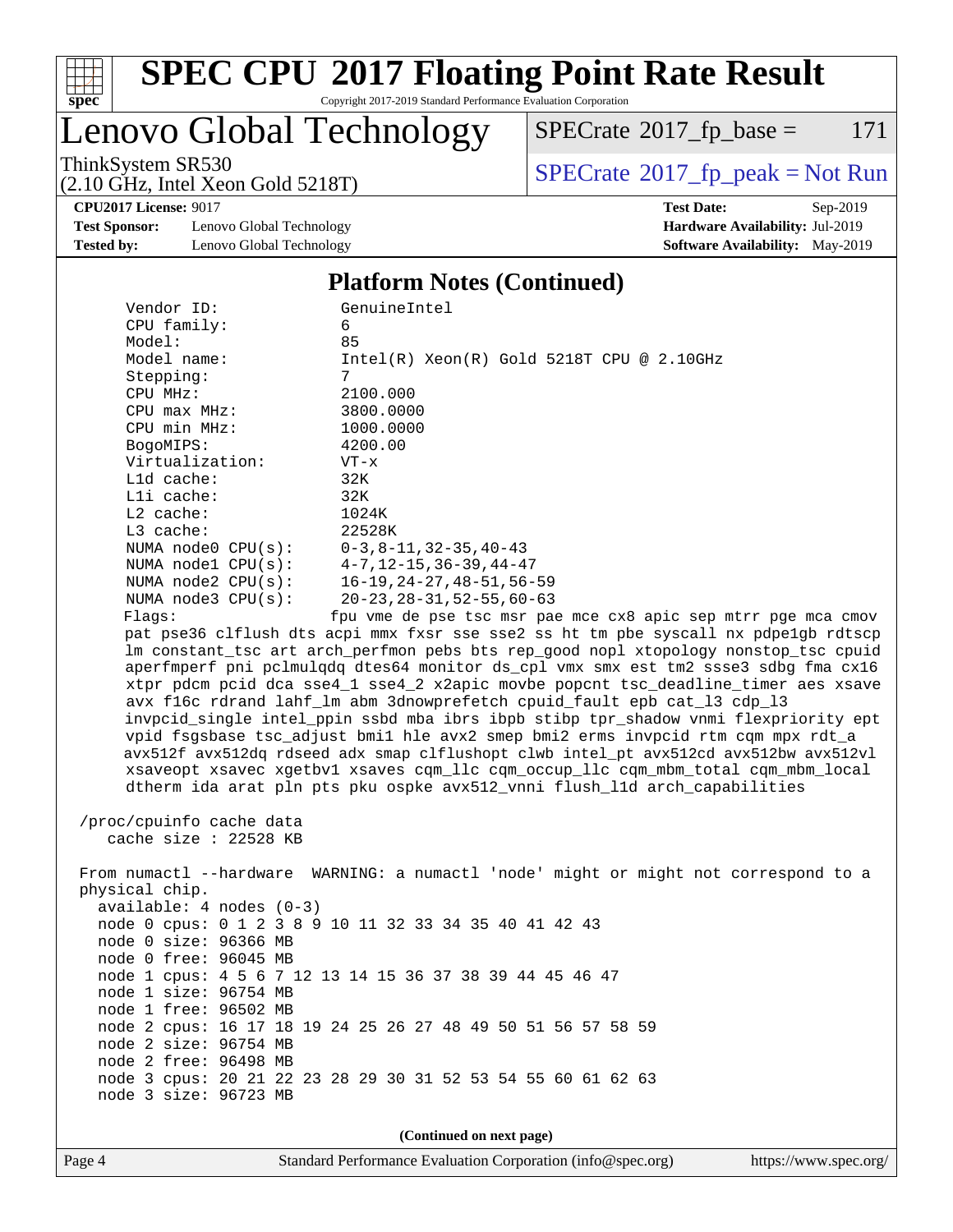| <b>SPEC CPU®2017 Floating Point Rate Result</b><br>Copyright 2017-2019 Standard Performance Evaluation Corporation<br>$spec^*$                                                                                                                                                                                                                                                                                                                                                                                           |                                                                                                            |
|--------------------------------------------------------------------------------------------------------------------------------------------------------------------------------------------------------------------------------------------------------------------------------------------------------------------------------------------------------------------------------------------------------------------------------------------------------------------------------------------------------------------------|------------------------------------------------------------------------------------------------------------|
| Lenovo Global Technology                                                                                                                                                                                                                                                                                                                                                                                                                                                                                                 | $SPECrate^{\circ}2017$ _fp_base =<br>171                                                                   |
| ThinkSystem SR530<br>(2.10 GHz, Intel Xeon Gold 5218T)                                                                                                                                                                                                                                                                                                                                                                                                                                                                   | $SPECrate^{\circ}2017$ _fp_peak = Not Run                                                                  |
| <b>CPU2017 License: 9017</b><br><b>Test Sponsor:</b><br>Lenovo Global Technology<br><b>Tested by:</b><br>Lenovo Global Technology                                                                                                                                                                                                                                                                                                                                                                                        | <b>Test Date:</b><br>Sep-2019<br>Hardware Availability: Jul-2019<br><b>Software Availability:</b> May-2019 |
|                                                                                                                                                                                                                                                                                                                                                                                                                                                                                                                          |                                                                                                            |
| <b>Platform Notes (Continued)</b><br>node 3 free: 96304 MB                                                                                                                                                                                                                                                                                                                                                                                                                                                               |                                                                                                            |
| node distances:<br>node<br>$\overline{0}$<br>3<br>$\mathbf{1}$<br>2<br>21<br>0:<br>11<br>21<br>10<br>1:<br>11 10<br>21<br>21<br>2:<br>21 21<br>10<br>11<br>3:<br>21<br>21<br>11<br>10                                                                                                                                                                                                                                                                                                                                    |                                                                                                            |
| From /proc/meminfo<br>MemTotal:<br>395877616 kB<br>HugePages_Total:<br>0<br>Hugepagesize:<br>2048 kB                                                                                                                                                                                                                                                                                                                                                                                                                     |                                                                                                            |
| From /etc/*release* /etc/*version*<br>SuSE-release:<br>SUSE Linux Enterprise Server 12 (x86_64)<br>$VERSION = 12$<br>$PATCHLEVEL = 4$<br># This file is deprecated and will be removed in a future service pack or release.<br># Please check /etc/os-release for details about this release.<br>os-release:<br>NAME="SLES"<br>VERSION="12-SP4"<br>VERSION ID="12.4"<br>PRETTY_NAME="SUSE Linux Enterprise Server 12 SP4"<br>ID="sles"<br>ANSI_COLOR="0;32"<br>$CPE\_NAME = "cpe://o:suse: sles:12:sp4"$<br>uname $-a$ : |                                                                                                            |
| Linux linux-yjm3 4.12.14-94.41-default #1 SMP Wed Oct 31 12:25:04 UTC 2018 (3090901)<br>x86_64 x86_64 x86_64 GNU/Linux                                                                                                                                                                                                                                                                                                                                                                                                   |                                                                                                            |
| Kernel self-reported vulnerability status:<br>CVE-2017-5754 (Meltdown):<br>Not affected<br>CVE-2017-5753 (Spectre variant 1): Mitigation: __user pointer sanitization<br>CVE-2017-5715 (Spectre variant 2): Mitigation: Indirect Branch Restricted Speculation,<br>IBPB, IBRS FW                                                                                                                                                                                                                                         |                                                                                                            |
| run-level 3 Sep 18 14:45                                                                                                                                                                                                                                                                                                                                                                                                                                                                                                 |                                                                                                            |
| SPEC is set to: /home/cpu2017-1.0.5-ic19.0u4<br>Filesystem<br>Type Size Used Avail Use% Mounted on<br>$/\text{dev/sda}$ 3<br>892G<br>43G 850G<br>$5\%$ /<br>xfs                                                                                                                                                                                                                                                                                                                                                          |                                                                                                            |
| Additional information from dmidecode follows. WARNING: Use caution when you interpret                                                                                                                                                                                                                                                                                                                                                                                                                                   |                                                                                                            |
| (Continued on next page)                                                                                                                                                                                                                                                                                                                                                                                                                                                                                                 |                                                                                                            |
| Page 5<br>Standard Performance Evaluation Corporation (info@spec.org)                                                                                                                                                                                                                                                                                                                                                                                                                                                    | https://www.spec.org/                                                                                      |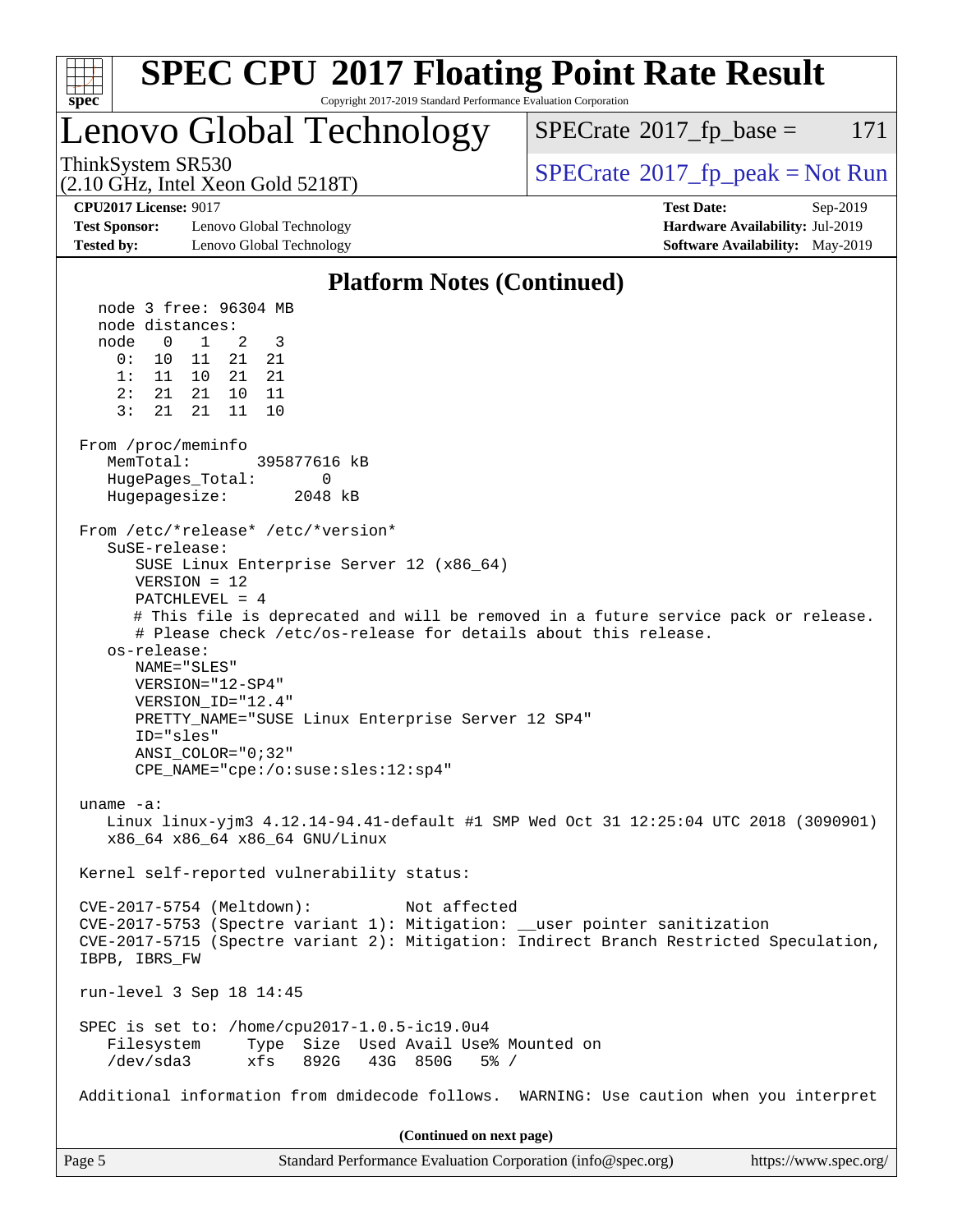

### Lenovo Global Technology

 $SPECTate$ <sup>®</sup>[2017\\_fp\\_base =](http://www.spec.org/auto/cpu2017/Docs/result-fields.html#SPECrate2017fpbase) 171

(2.10 GHz, Intel Xeon Gold 5218T)

ThinkSystem SR530<br>  $SPECTR_{10}$  [SPECrate](http://www.spec.org/auto/cpu2017/Docs/result-fields.html#SPECrate2017fppeak)®[2017\\_fp\\_peak = N](http://www.spec.org/auto/cpu2017/Docs/result-fields.html#SPECrate2017fppeak)ot Run

**[Test Sponsor:](http://www.spec.org/auto/cpu2017/Docs/result-fields.html#TestSponsor)** Lenovo Global Technology **[Hardware Availability:](http://www.spec.org/auto/cpu2017/Docs/result-fields.html#HardwareAvailability)** Jul-2019 **[Tested by:](http://www.spec.org/auto/cpu2017/Docs/result-fields.html#Testedby)** Lenovo Global Technology **[Software Availability:](http://www.spec.org/auto/cpu2017/Docs/result-fields.html#SoftwareAvailability)** May-2019

**[CPU2017 License:](http://www.spec.org/auto/cpu2017/Docs/result-fields.html#CPU2017License)** 9017 **[Test Date:](http://www.spec.org/auto/cpu2017/Docs/result-fields.html#TestDate)** Sep-2019

#### **[Platform Notes \(Continued\)](http://www.spec.org/auto/cpu2017/Docs/result-fields.html#PlatformNotes)**

 this section. The 'dmidecode' program reads system data which is "intended to allow hardware to be accurately determined", but the intent may not be met, as there are frequent changes to hardware, firmware, and the "DMTF SMBIOS" standard. BIOS Lenovo -[TEE141E-2.30]- 07/02/2019

Memory:

12x SK Hynix HMA84GR7CJR4N-WM 32 GB 2 rank 2933, configured at 2666

(End of data from sysinfo program)

#### **[Compiler Version Notes](http://www.spec.org/auto/cpu2017/Docs/result-fields.html#CompilerVersionNotes)**

============================================================================== C | 519.lbm\_r(base) 538.imagick\_r(base) 544.nab\_r(base) ------------------------------------------------------------------------------ Intel(R) C Intel(R) 64 Compiler for applications running on Intel(R) 64, Version 19.0.4.227 Build 20190416 Copyright (C) 1985-2019 Intel Corporation. All rights reserved. ------------------------------------------------------------------------------ ==============================================================================  $C++$  | 508.namd\_r(base) 510.parest\_r(base) ------------------------------------------------------------------------------ Intel(R) C++ Intel(R) 64 Compiler for applications running on Intel(R) 64, Version 19.0.4.227 Build 20190416 Copyright (C) 1985-2019 Intel Corporation. All rights reserved. ------------------------------------------------------------------------------ ==============================================================================  $C++$ , C  $| 511.povray_r(base) 526.blender_r(base)$ ------------------------------------------------------------------------------ Intel(R) C++ Intel(R) 64 Compiler for applications running on Intel(R) 64, Version 19.0.4.227 Build 20190416 Copyright (C) 1985-2019 Intel Corporation. All rights reserved. Intel(R) C Intel(R) 64 Compiler for applications running on Intel(R)  $64$ , Version 19.0.4.227 Build 20190416 Copyright (C) 1985-2019 Intel Corporation. All rights reserved. ------------------------------------------------------------------------------ ============================================================================== C++, C, Fortran | 507.cactuBSSN\_r(base) ------------------------------------------------------------------------------ Intel(R) C++ Intel(R) 64 Compiler for applications running on Intel(R)  $64$ , Version 19.0.4.227 Build 20190416 Copyright (C) 1985-2019 Intel Corporation. All rights reserved. Intel(R) C Intel(R) 64 Compiler for applications running on Intel(R)  $64$ , Version 19.0.4.227 Build 20190416 **(Continued on next page)**

Page 6 Standard Performance Evaluation Corporation [\(info@spec.org\)](mailto:info@spec.org) <https://www.spec.org/>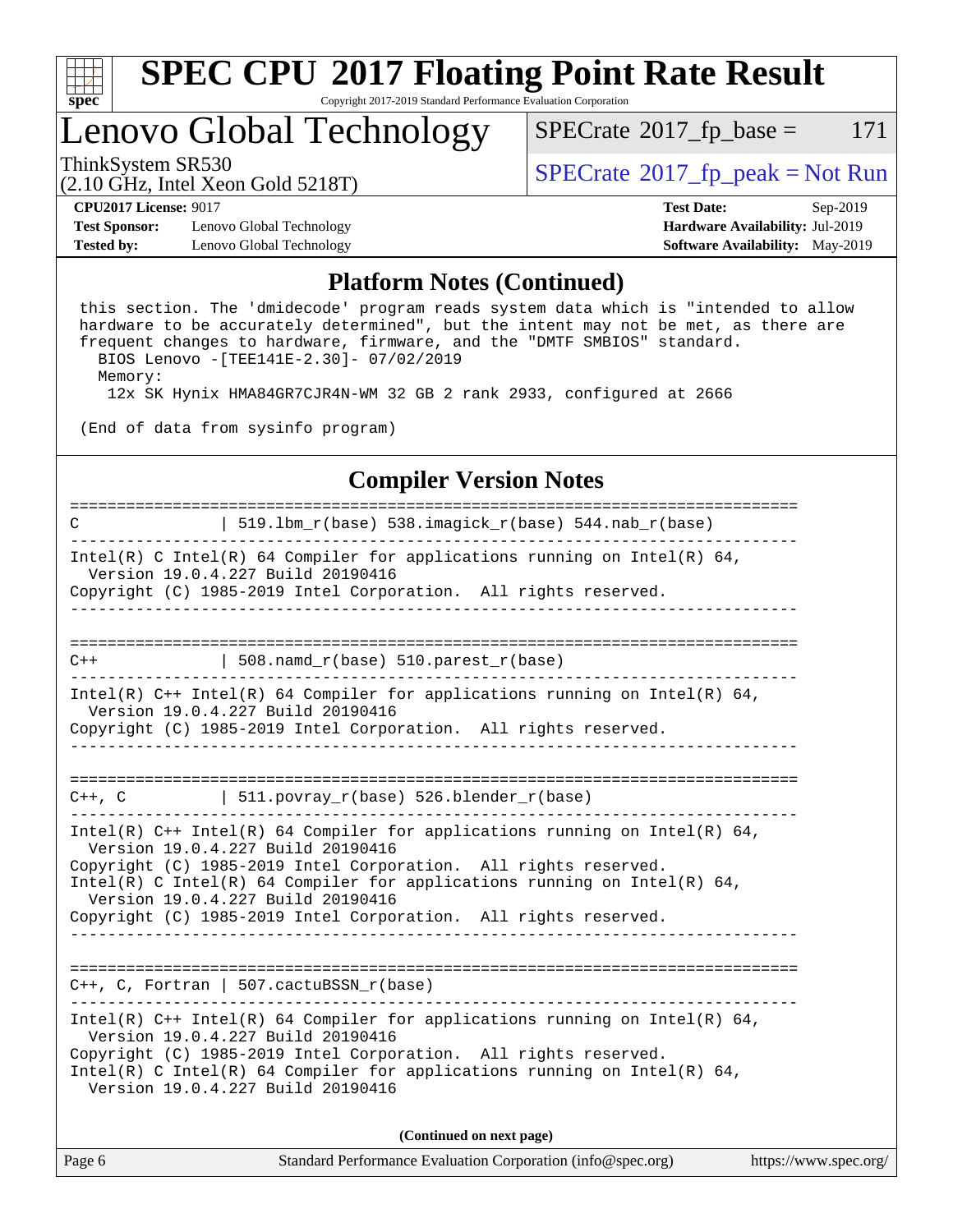

# **[SPEC CPU](http://www.spec.org/auto/cpu2017/Docs/result-fields.html#SPECCPU2017FloatingPointRateResult)[2017 Floating Point Rate Result](http://www.spec.org/auto/cpu2017/Docs/result-fields.html#SPECCPU2017FloatingPointRateResult)**

Copyright 2017-2019 Standard Performance Evaluation Corporation

Lenovo Global Technology

 $SPECTate@2017_fp\_base = 171$ 

(2.10 GHz, Intel Xeon Gold 5218T)

ThinkSystem SR530<br>  $\begin{array}{c}\n\text{SPECrate} \textcirc 2017\_fp\_peak = Not Run \\
\text{SPECrate} \textcirc 2017\_fp\_peak = Not Run\n\end{array}$  $\begin{array}{c}\n\text{SPECrate} \textcirc 2017\_fp\_peak = Not Run \\
\text{SPECrate} \textcirc 2017\_fp\_peak = Not Run\n\end{array}$  $\begin{array}{c}\n\text{SPECrate} \textcirc 2017\_fp\_peak = Not Run \\
\text{SPECrate} \textcirc 2017\_fp\_peak = Not Run\n\end{array}$ 

**[Test Sponsor:](http://www.spec.org/auto/cpu2017/Docs/result-fields.html#TestSponsor)** Lenovo Global Technology **[Hardware Availability:](http://www.spec.org/auto/cpu2017/Docs/result-fields.html#HardwareAvailability)** Jul-2019 **[Tested by:](http://www.spec.org/auto/cpu2017/Docs/result-fields.html#Testedby)** Lenovo Global Technology **[Software Availability:](http://www.spec.org/auto/cpu2017/Docs/result-fields.html#SoftwareAvailability)** May-2019

**[CPU2017 License:](http://www.spec.org/auto/cpu2017/Docs/result-fields.html#CPU2017License)** 9017 **[Test Date:](http://www.spec.org/auto/cpu2017/Docs/result-fields.html#TestDate)** Sep-2019

#### **[Compiler Version Notes \(Continued\)](http://www.spec.org/auto/cpu2017/Docs/result-fields.html#CompilerVersionNotes)**

| Copyright (C) 1985-2019 Intel Corporation. All rights reserved.<br>Intel(R) Fortran Intel(R) 64 Compiler for applications running on Intel(R)<br>64, Version 19.0.4.227 Build 20190416                                                                                                                                                                                     |
|----------------------------------------------------------------------------------------------------------------------------------------------------------------------------------------------------------------------------------------------------------------------------------------------------------------------------------------------------------------------------|
| Copyright (C) 1985-2019 Intel Corporation. All rights reserved.                                                                                                                                                                                                                                                                                                            |
| -----------------------------                                                                                                                                                                                                                                                                                                                                              |
| Fortran 		   503.bwaves_r(base) 549.fotonik3d_r(base) 554.roms_r(base)                                                                                                                                                                                                                                                                                                     |
| Intel(R) Fortran Intel(R) 64 Compiler for applications running on Intel(R)<br>64, Version 19.0.4.227 Build 20190416<br>Copyright (C) 1985-2019 Intel Corporation. All rights reserved.                                                                                                                                                                                     |
| Fortran, C $\vert$ 521.wrf_r(base) 527.cam4_r(base)                                                                                                                                                                                                                                                                                                                        |
| Intel(R) Fortran Intel(R) 64 Compiler for applications running on Intel(R)<br>64, Version 19.0.4.227 Build 20190416<br>Copyright (C) 1985-2019 Intel Corporation. All rights reserved.<br>Intel(R) C Intel(R) 64 Compiler for applications running on Intel(R) 64,<br>Version 19.0.4.227 Build 20190416<br>Copyright (C) 1985-2019 Intel Corporation. All rights reserved. |

### **[Base Compiler Invocation](http://www.spec.org/auto/cpu2017/Docs/result-fields.html#BaseCompilerInvocation)**

[C benchmarks](http://www.spec.org/auto/cpu2017/Docs/result-fields.html#Cbenchmarks): [icc -m64 -std=c11](http://www.spec.org/cpu2017/results/res2019q4/cpu2017-20190926-18634.flags.html#user_CCbase_intel_icc_64bit_c11_33ee0cdaae7deeeab2a9725423ba97205ce30f63b9926c2519791662299b76a0318f32ddfffdc46587804de3178b4f9328c46fa7c2b0cd779d7a61945c91cd35)

[C++ benchmarks:](http://www.spec.org/auto/cpu2017/Docs/result-fields.html#CXXbenchmarks) [icpc -m64](http://www.spec.org/cpu2017/results/res2019q4/cpu2017-20190926-18634.flags.html#user_CXXbase_intel_icpc_64bit_4ecb2543ae3f1412ef961e0650ca070fec7b7afdcd6ed48761b84423119d1bf6bdf5cad15b44d48e7256388bc77273b966e5eb805aefd121eb22e9299b2ec9d9)

[Fortran benchmarks](http://www.spec.org/auto/cpu2017/Docs/result-fields.html#Fortranbenchmarks): [ifort -m64](http://www.spec.org/cpu2017/results/res2019q4/cpu2017-20190926-18634.flags.html#user_FCbase_intel_ifort_64bit_24f2bb282fbaeffd6157abe4f878425411749daecae9a33200eee2bee2fe76f3b89351d69a8130dd5949958ce389cf37ff59a95e7a40d588e8d3a57e0c3fd751)

[Benchmarks using both Fortran and C](http://www.spec.org/auto/cpu2017/Docs/result-fields.html#BenchmarksusingbothFortranandC): [ifort -m64](http://www.spec.org/cpu2017/results/res2019q4/cpu2017-20190926-18634.flags.html#user_CC_FCbase_intel_ifort_64bit_24f2bb282fbaeffd6157abe4f878425411749daecae9a33200eee2bee2fe76f3b89351d69a8130dd5949958ce389cf37ff59a95e7a40d588e8d3a57e0c3fd751) [icc -m64 -std=c11](http://www.spec.org/cpu2017/results/res2019q4/cpu2017-20190926-18634.flags.html#user_CC_FCbase_intel_icc_64bit_c11_33ee0cdaae7deeeab2a9725423ba97205ce30f63b9926c2519791662299b76a0318f32ddfffdc46587804de3178b4f9328c46fa7c2b0cd779d7a61945c91cd35)

[Benchmarks using both C and C++](http://www.spec.org/auto/cpu2017/Docs/result-fields.html#BenchmarksusingbothCandCXX): [icpc -m64](http://www.spec.org/cpu2017/results/res2019q4/cpu2017-20190926-18634.flags.html#user_CC_CXXbase_intel_icpc_64bit_4ecb2543ae3f1412ef961e0650ca070fec7b7afdcd6ed48761b84423119d1bf6bdf5cad15b44d48e7256388bc77273b966e5eb805aefd121eb22e9299b2ec9d9) [icc -m64 -std=c11](http://www.spec.org/cpu2017/results/res2019q4/cpu2017-20190926-18634.flags.html#user_CC_CXXbase_intel_icc_64bit_c11_33ee0cdaae7deeeab2a9725423ba97205ce30f63b9926c2519791662299b76a0318f32ddfffdc46587804de3178b4f9328c46fa7c2b0cd779d7a61945c91cd35)

[Benchmarks using Fortran, C, and C++:](http://www.spec.org/auto/cpu2017/Docs/result-fields.html#BenchmarksusingFortranCandCXX) [icpc -m64](http://www.spec.org/cpu2017/results/res2019q4/cpu2017-20190926-18634.flags.html#user_CC_CXX_FCbase_intel_icpc_64bit_4ecb2543ae3f1412ef961e0650ca070fec7b7afdcd6ed48761b84423119d1bf6bdf5cad15b44d48e7256388bc77273b966e5eb805aefd121eb22e9299b2ec9d9) [icc -m64 -std=c11](http://www.spec.org/cpu2017/results/res2019q4/cpu2017-20190926-18634.flags.html#user_CC_CXX_FCbase_intel_icc_64bit_c11_33ee0cdaae7deeeab2a9725423ba97205ce30f63b9926c2519791662299b76a0318f32ddfffdc46587804de3178b4f9328c46fa7c2b0cd779d7a61945c91cd35) [ifort -m64](http://www.spec.org/cpu2017/results/res2019q4/cpu2017-20190926-18634.flags.html#user_CC_CXX_FCbase_intel_ifort_64bit_24f2bb282fbaeffd6157abe4f878425411749daecae9a33200eee2bee2fe76f3b89351d69a8130dd5949958ce389cf37ff59a95e7a40d588e8d3a57e0c3fd751)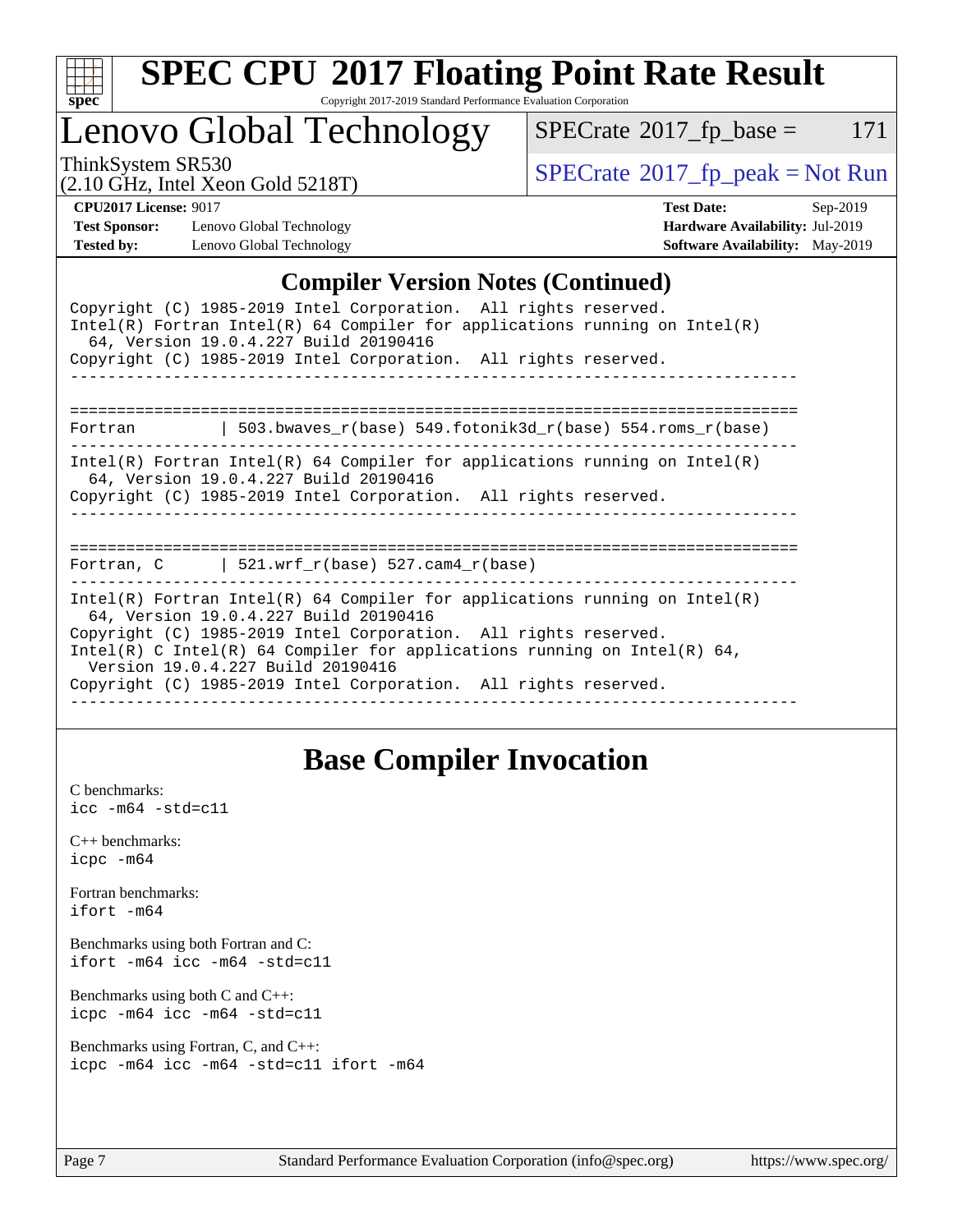

### Lenovo Global Technology

 $SPECTate@2017_fp\_base = 171$ 

(2.10 GHz, Intel Xeon Gold 5218T)

ThinkSystem SR530<br>  $S$ PECrate®[2017\\_fp\\_peak = N](http://www.spec.org/auto/cpu2017/Docs/result-fields.html#SPECrate2017fppeak)ot Run

**[Test Sponsor:](http://www.spec.org/auto/cpu2017/Docs/result-fields.html#TestSponsor)** Lenovo Global Technology **[Hardware Availability:](http://www.spec.org/auto/cpu2017/Docs/result-fields.html#HardwareAvailability)** Jul-2019 **[Tested by:](http://www.spec.org/auto/cpu2017/Docs/result-fields.html#Testedby)** Lenovo Global Technology **[Software Availability:](http://www.spec.org/auto/cpu2017/Docs/result-fields.html#SoftwareAvailability)** May-2019

**[CPU2017 License:](http://www.spec.org/auto/cpu2017/Docs/result-fields.html#CPU2017License)** 9017 **[Test Date:](http://www.spec.org/auto/cpu2017/Docs/result-fields.html#TestDate)** Sep-2019

### **[Base Portability Flags](http://www.spec.org/auto/cpu2017/Docs/result-fields.html#BasePortabilityFlags)**

 503.bwaves\_r: [-DSPEC\\_LP64](http://www.spec.org/cpu2017/results/res2019q4/cpu2017-20190926-18634.flags.html#suite_basePORTABILITY503_bwaves_r_DSPEC_LP64) 507.cactuBSSN\_r: [-DSPEC\\_LP64](http://www.spec.org/cpu2017/results/res2019q4/cpu2017-20190926-18634.flags.html#suite_basePORTABILITY507_cactuBSSN_r_DSPEC_LP64) 508.namd\_r: [-DSPEC\\_LP64](http://www.spec.org/cpu2017/results/res2019q4/cpu2017-20190926-18634.flags.html#suite_basePORTABILITY508_namd_r_DSPEC_LP64) 510.parest\_r: [-DSPEC\\_LP64](http://www.spec.org/cpu2017/results/res2019q4/cpu2017-20190926-18634.flags.html#suite_basePORTABILITY510_parest_r_DSPEC_LP64) 511.povray\_r: [-DSPEC\\_LP64](http://www.spec.org/cpu2017/results/res2019q4/cpu2017-20190926-18634.flags.html#suite_basePORTABILITY511_povray_r_DSPEC_LP64) 519.lbm\_r: [-DSPEC\\_LP64](http://www.spec.org/cpu2017/results/res2019q4/cpu2017-20190926-18634.flags.html#suite_basePORTABILITY519_lbm_r_DSPEC_LP64) 521.wrf\_r: [-DSPEC\\_LP64](http://www.spec.org/cpu2017/results/res2019q4/cpu2017-20190926-18634.flags.html#suite_basePORTABILITY521_wrf_r_DSPEC_LP64) [-DSPEC\\_CASE\\_FLAG](http://www.spec.org/cpu2017/results/res2019q4/cpu2017-20190926-18634.flags.html#b521.wrf_r_baseCPORTABILITY_DSPEC_CASE_FLAG) [-convert big\\_endian](http://www.spec.org/cpu2017/results/res2019q4/cpu2017-20190926-18634.flags.html#user_baseFPORTABILITY521_wrf_r_convert_big_endian_c3194028bc08c63ac5d04de18c48ce6d347e4e562e8892b8bdbdc0214820426deb8554edfa529a3fb25a586e65a3d812c835984020483e7e73212c4d31a38223) 526.blender\_r: [-DSPEC\\_LP64](http://www.spec.org/cpu2017/results/res2019q4/cpu2017-20190926-18634.flags.html#suite_basePORTABILITY526_blender_r_DSPEC_LP64) [-DSPEC\\_LINUX](http://www.spec.org/cpu2017/results/res2019q4/cpu2017-20190926-18634.flags.html#b526.blender_r_baseCPORTABILITY_DSPEC_LINUX) [-funsigned-char](http://www.spec.org/cpu2017/results/res2019q4/cpu2017-20190926-18634.flags.html#user_baseCPORTABILITY526_blender_r_force_uchar_40c60f00ab013830e2dd6774aeded3ff59883ba5a1fc5fc14077f794d777847726e2a5858cbc7672e36e1b067e7e5c1d9a74f7176df07886a243d7cc18edfe67) 527.cam4\_r: [-DSPEC\\_LP64](http://www.spec.org/cpu2017/results/res2019q4/cpu2017-20190926-18634.flags.html#suite_basePORTABILITY527_cam4_r_DSPEC_LP64) [-DSPEC\\_CASE\\_FLAG](http://www.spec.org/cpu2017/results/res2019q4/cpu2017-20190926-18634.flags.html#b527.cam4_r_baseCPORTABILITY_DSPEC_CASE_FLAG) 538.imagick\_r: [-DSPEC\\_LP64](http://www.spec.org/cpu2017/results/res2019q4/cpu2017-20190926-18634.flags.html#suite_basePORTABILITY538_imagick_r_DSPEC_LP64) 544.nab\_r: [-DSPEC\\_LP64](http://www.spec.org/cpu2017/results/res2019q4/cpu2017-20190926-18634.flags.html#suite_basePORTABILITY544_nab_r_DSPEC_LP64) 549.fotonik3d\_r: [-DSPEC\\_LP64](http://www.spec.org/cpu2017/results/res2019q4/cpu2017-20190926-18634.flags.html#suite_basePORTABILITY549_fotonik3d_r_DSPEC_LP64) 554.roms\_r: [-DSPEC\\_LP64](http://www.spec.org/cpu2017/results/res2019q4/cpu2017-20190926-18634.flags.html#suite_basePORTABILITY554_roms_r_DSPEC_LP64)

### **[Base Optimization Flags](http://www.spec.org/auto/cpu2017/Docs/result-fields.html#BaseOptimizationFlags)**

#### [C benchmarks](http://www.spec.org/auto/cpu2017/Docs/result-fields.html#Cbenchmarks):

[-xCORE-AVX512](http://www.spec.org/cpu2017/results/res2019q4/cpu2017-20190926-18634.flags.html#user_CCbase_f-xCORE-AVX512) [-ipo](http://www.spec.org/cpu2017/results/res2019q4/cpu2017-20190926-18634.flags.html#user_CCbase_f-ipo) [-O3](http://www.spec.org/cpu2017/results/res2019q4/cpu2017-20190926-18634.flags.html#user_CCbase_f-O3) [-no-prec-div](http://www.spec.org/cpu2017/results/res2019q4/cpu2017-20190926-18634.flags.html#user_CCbase_f-no-prec-div) [-qopt-prefetch](http://www.spec.org/cpu2017/results/res2019q4/cpu2017-20190926-18634.flags.html#user_CCbase_f-qopt-prefetch) [-ffinite-math-only](http://www.spec.org/cpu2017/results/res2019q4/cpu2017-20190926-18634.flags.html#user_CCbase_f_finite_math_only_cb91587bd2077682c4b38af759c288ed7c732db004271a9512da14a4f8007909a5f1427ecbf1a0fb78ff2a814402c6114ac565ca162485bbcae155b5e4258871) [-qopt-mem-layout-trans=4](http://www.spec.org/cpu2017/results/res2019q4/cpu2017-20190926-18634.flags.html#user_CCbase_f-qopt-mem-layout-trans_fa39e755916c150a61361b7846f310bcdf6f04e385ef281cadf3647acec3f0ae266d1a1d22d972a7087a248fd4e6ca390a3634700869573d231a252c784941a8)

#### [C++ benchmarks:](http://www.spec.org/auto/cpu2017/Docs/result-fields.html#CXXbenchmarks)

[-xCORE-AVX512](http://www.spec.org/cpu2017/results/res2019q4/cpu2017-20190926-18634.flags.html#user_CXXbase_f-xCORE-AVX512) [-ipo](http://www.spec.org/cpu2017/results/res2019q4/cpu2017-20190926-18634.flags.html#user_CXXbase_f-ipo) [-O3](http://www.spec.org/cpu2017/results/res2019q4/cpu2017-20190926-18634.flags.html#user_CXXbase_f-O3) [-no-prec-div](http://www.spec.org/cpu2017/results/res2019q4/cpu2017-20190926-18634.flags.html#user_CXXbase_f-no-prec-div) [-qopt-prefetch](http://www.spec.org/cpu2017/results/res2019q4/cpu2017-20190926-18634.flags.html#user_CXXbase_f-qopt-prefetch) [-ffinite-math-only](http://www.spec.org/cpu2017/results/res2019q4/cpu2017-20190926-18634.flags.html#user_CXXbase_f_finite_math_only_cb91587bd2077682c4b38af759c288ed7c732db004271a9512da14a4f8007909a5f1427ecbf1a0fb78ff2a814402c6114ac565ca162485bbcae155b5e4258871) [-qopt-mem-layout-trans=4](http://www.spec.org/cpu2017/results/res2019q4/cpu2017-20190926-18634.flags.html#user_CXXbase_f-qopt-mem-layout-trans_fa39e755916c150a61361b7846f310bcdf6f04e385ef281cadf3647acec3f0ae266d1a1d22d972a7087a248fd4e6ca390a3634700869573d231a252c784941a8)

#### [Fortran benchmarks](http://www.spec.org/auto/cpu2017/Docs/result-fields.html#Fortranbenchmarks):

```
-xCORE-AVX512 -ipo -O3 -no-prec-div -qopt-prefetch
-ffinite-math-only -qopt-mem-layout-trans=4 -auto
-nostandard-realloc-lhs -align array32byte
```
[Benchmarks using both Fortran and C](http://www.spec.org/auto/cpu2017/Docs/result-fields.html#BenchmarksusingbothFortranandC):

```
-xCORE-AVX512 -ipo -O3 -no-prec-div -qopt-prefetch
-ffinite-math-only -qopt-mem-layout-trans=4 -auto
-nostandard-realloc-lhs -align array32byte
```
#### [Benchmarks using both C and C++](http://www.spec.org/auto/cpu2017/Docs/result-fields.html#BenchmarksusingbothCandCXX):

```
-xCORE-AVX512 -ipo -O3 -no-prec-div -qopt-prefetch
-ffinite-math-only -qopt-mem-layout-trans=4
```
[Benchmarks using Fortran, C, and C++:](http://www.spec.org/auto/cpu2017/Docs/result-fields.html#BenchmarksusingFortranCandCXX)

```
-xCORE-AVX512 -ipo -O3 -no-prec-div -qopt-prefetch
-ffinite-math-only -qopt-mem-layout-trans=4 -auto
-nostandard-realloc-lhs -align array32byte
```